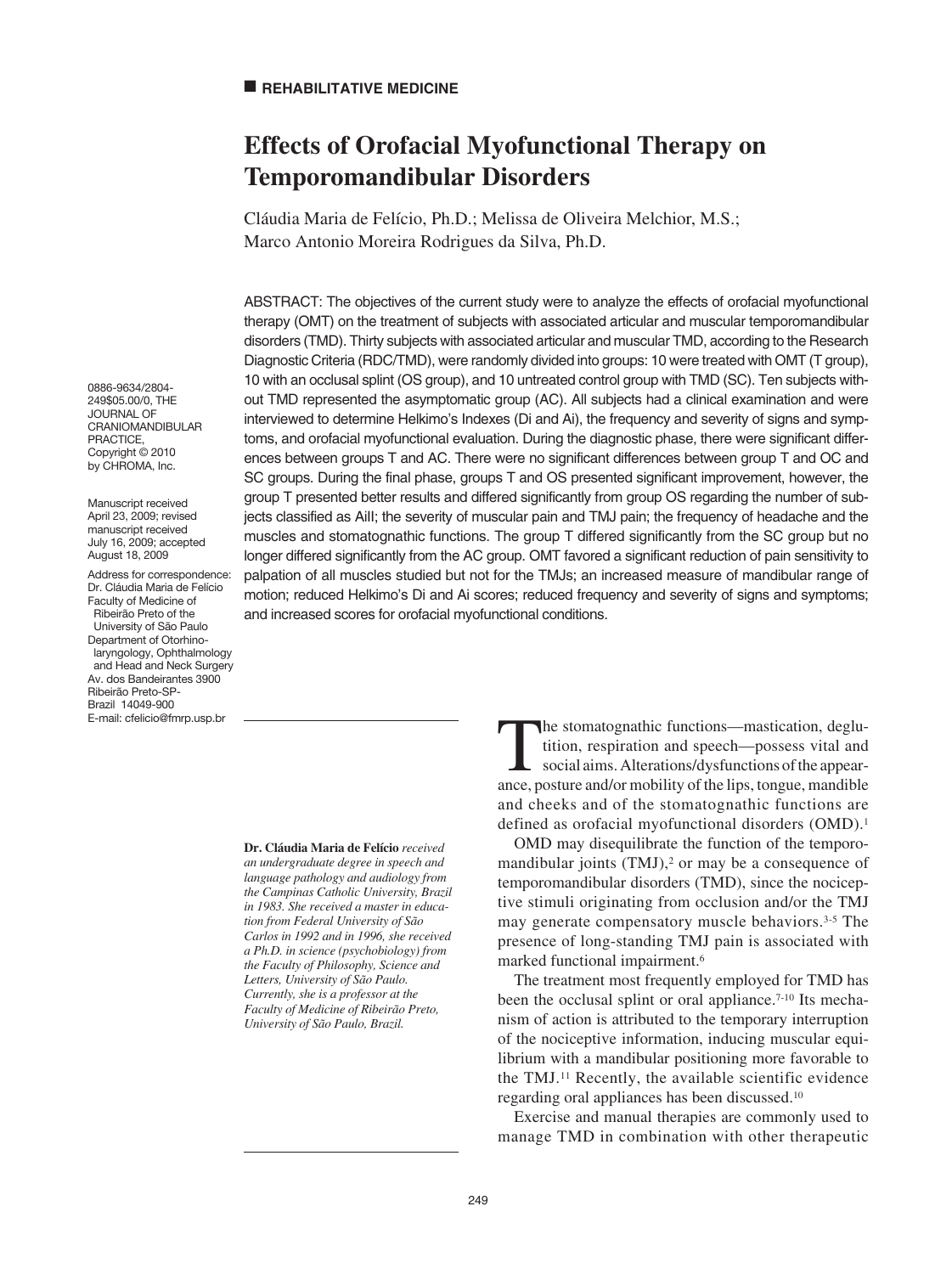modalities, such as an occlusal splint, or alone,<sup>12</sup> as a strategy for the control of the physiological functions associated with pain.13

Orofacial myofunctional therapy (OMT), a modality of exercise therapy, has also been suggested for the management of TMD14-16 in order to equilibrate the orofacial muscles and to favor the execution of stomatognathic functions.<sup>5</sup>

Although positive results of exercise-based therapy have been reported,<sup>12</sup> there is discussion about the fact that evidence is weak, $17$  and few studies have specifically analyzed the effects of OMT on TMD. Thus, many professionals are not aware of the objectives of this therapy and question its effectiveness.

The objectives of the present study were to analyze the effects of OMT on the treatment of subjects with chronic associated articular and muscular TMD using clinical protocols in order to determine whether OMT promotes: (a) remission and/or reduction of pain in the musculature and TMJ; (b) increased mandibular range of motion; (c) modification of Helkimo's dysfunction and anamnestic index; (d) remission and/or reduction of the frequency and severity of signs and symptoms; and (e) of orofacial myofunctional disorders. The results were compared to those obtained for a group treated with an occlusal splint and for two control groups, one with TMD and the other asymptomatic.

## **Materials and Methods**

The project was approved by the Human Research Ethics Committee of the Institution and all subjects gave written informed consent to participate.

#### *Subjects*

Thirty (30) subjects with long-lasting TMD and 10 subjects with no signs or symptoms of TMD participated in the study. The TMD subjects were selected from a group of 100 patients on the university waiting list for orofacial pain and TMD treatment in the following semester, and the asymptomatic subjects from a group of 20 volunteers invited to participate in the study. All subjects were female.

The inclusion criterion for TMD groups was to present long-lasting associated articular and muscular TMD based on the Research Diagnostic Criteria for TMD (RDC/TMD),18 and for the control group it was absence of TMD based on the same criteria.

The exclusion criteria were: associated neurological or cognitive deficit, previous or current tumors or traumas in the head and neck region, and orthodontic treatment.

The subjects, whose mean duration of TMD was 74.4

months (range: six to 300 months), were randomly assigned to three groups using the GraphPad software (Graphpad Software, Inc., La Jolla, CA). Ten of the subjects were put into the OMT (group T) (mean age: 31 years, range: 13 to 43 years), 10 into treatment with an occlusal splint (mean age: 29 years, range: 17 to 64 years) (group OS), and 10 participated as symptomatic controls (group SC) (mean age: 34 years, range: 14 to 63 years) and were treated after four months. Ten subjects were assigned to the asymptomatic control group (group AC) (mean age: 27 years, range: 18 to 68 years).

#### *Clinical Examination*

Subjects were examined while sitting on a dental chair in a room with appropriate lighting. The RDC/TMD, axis I was used for the diagnosis of TMD.18

To determine Helkimo's Di<sup>19</sup> the subjects were given a clinical examination, consisting of measures of mandibular range of motion and of TMJ function, of muscle and TMJ tenderness to palpation, and of the presence of pain during movements. As recommended by the author, each item evaluated was scored, and the sum of scores of the five items was used to define the group and the description of clinical severity. Helkimo's Anamnestic Dysfunction Index (Ai) was also applied in order to classify dysfunction according to patient perception.

Subject perception regarding the disorder was also investigated using the ProTMDMulti protocol.20 The subjects responded to the first part of the ProTMDMulti, which required a positive or negative reply. In the second part, they were asked to indicate the severity of the signs and symptoms presented according to the situation, i.e., when waking up, during mastication, when speaking, and at rest, using a printed 11 point numerical scale (zero = absence of the symptom and  $10 =$  highest possible severity). The severity score consisted of the sum of the scores attributed to each sign and symptom in the four situations questioned.

Orofacial myofunctional evaluation was performed, according to a protocol of orofacial myofunctional evaluation with scores (OMES Protocol). The components of the stomatognathic system, i.e., lips, tongue, jaw, and cheeks, were evaluated in terms of appearance/posture, mobility and performance during deglutition—liquid and solid—and mastication functions.<sup>1</sup>

All subjects were evaluated in the diagnostic phase (phase D) and in the final phase (phase F) by the same experienced examiner, a specialist in TMD and orofacial pain accredited by the Federal Council of Dentistry for the application of the RDC/TMD and Helkimo's Di. The ProTMDMulti and OMES Protocol were applied by two examiners, both speech pathologists, trained (Kappa =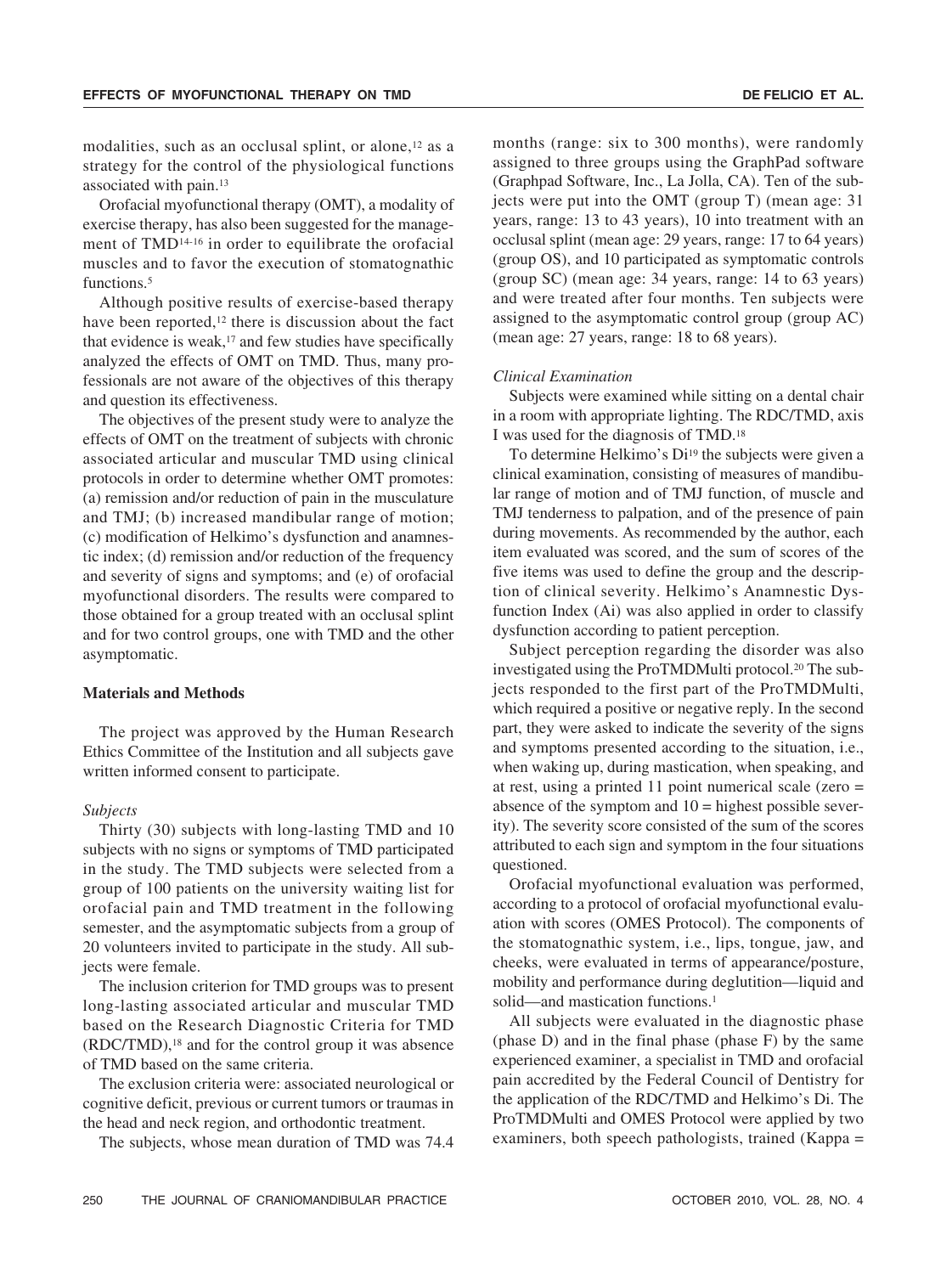0.90) specialists in OMT accredited by the Federal Council of Speech Pathology and Therapy.

The reliability and validity of these measures were demonstrated previously.1,18,21-24

## *Treatment Procedures*

**Orofacial myofunctional therapy** (OMT): OMT for the T group was planned by the speech pathologists on the basis of the following main objectives: favoring pain relief, mandibular posture and mobility without deviations, symmetry between muscle pairs, coordination of the muscles of the stomatognathic system, as well as equilibration of the stomatognathic functions in a manner compatible with occlusion. All patients were treated by the same speech pathologist. According to the treatment protocol, the patients participated of the OMT sessions, lasting 45 minutes each, with a weekly frequency during the first 30 days and every two weeks after this period, with no other additional therapeutic conducts<sup>5</sup> (treatment  $duration = 120 \text{ days}$ . A home exercise program was prescribed during each session. The specific goals and the therapeutic conducts, including number and duration of the exercises, used to achieve them were defined in each case based on the results of clinical examination and on previous proposals.5,15,25 The basic program is presented in the Appendix.

**Occlusal Splint**: For the OS group the occlusal splint was prepared according to the Michigan principles.<sup>11</sup> Continuous use of the occlusal splint was recommended during the first 15 days, except during eating and dental hygienization, followed by only night-time use after this period,20 for a total of 45 days of treatment.

After treatments the groups T and OS were reevaluated. SC and AC were only evaluated but received no treatment. The AC and SC were reevaluated 120 days, in mean, of the diagnostic phase.

# *Statistical Analysis*

All subjects with TMD and AC subjects selected were considered for analysis. The binomial and Fisher tests were used for categorical data. The Wilcoxon test for paired data (intra-group) and the Mann-Whitney test for unpaired data (inter-groups) were used for data expressed at the interval level and the Student *t*-tests for paired and unpaired data were applied for intra-group and intergroup analysis, respectively, for data expressed at the ratio level. The confidence intervals were calculated. The calculations were made using the Statistica data analysis software, with the level of significance set at 0.05. The effect Size Cohen's *d* (ES) was calculated using the Effects Size Calculators (*http://web.uccs.edu/lbecker/ Psy590/escalc3.htm*).

#### **Results**

The classification of the subjects according to the RDC/TMD is presented in **Table 1**.

## *Group Comparison*

During phase D (baseline) there were no significant differences between group T and groups OS and SC (p>0.05) regarding Helkimo's index or ProTMDmulti parts I and II. The only difference observed concerned posture/appearance of the tongue (OMES Protocol), with a worse result for group T compared to group OS (p<0.05). There were significant differences between groups T and AC regarding Helkimo's indices, and the sub-index of mandibular mobility (Mi), ProTMDmulti - part I, and part II and the OMES Protocol (p<0.05), with worse results for group T. The effect size indicates the magnitude of the difference. Specifically regarding masticatory function, 80% of AC subjects presented alternate bilateral chewing, while 33% of the patients in the TMD groups considered as a whole presented this pattern.

During phase F, group T presented better results and differed significantly from group OS regarding the number of subjects classified as AiII; severity of signs and symptoms (ProTMDmulti-part II) of muscular pain and TMJ pain; the frequency of headache; mandibular posture and tongue appearance/position, tongue, lip and mandible mobility; deglutition and mastication (p<0.05).

Group T differed significantly from group SC regarding Di and AiII; severity of muscular pain, TMJ pain, cervical pain, fullness and TMJ noise; frequency of muscle pain and tinnitus; mandibular posture and tongue appear-

**Table 1** Groups Distribution According to the RDC/TMD Classification

| <b>RDC/TMD Classification</b> |   | 7S | SC. | AC. |
|-------------------------------|---|----|-----|-----|
| $ a + I $                     |   |    |     |     |
| $ a +    $                    |   |    |     |     |
| $Ib + Ila$                    |   |    |     |     |
| $Ib + III$                    |   |    |     |     |
| $ a +   a +    $              | 2 |    | 2   |     |
| $Ib + Ila + III$              | 3 |    | 2   |     |
| $Ib + IIB + III$              |   |    |     |     |

**Ia**: myofascial pain; **Ib**: myofascial pain with limited opening; **IIa**: disk displacement with reduction; **IIb**: disk displacement without reduction with limited opening; **III**: arthralgia, osteoarthritis of the TMJ; **T**: orofacial myofunctional therapy group; **OS**: occlusal splint group; **SC**: symptomatic control group; **AC**: asymptomatic group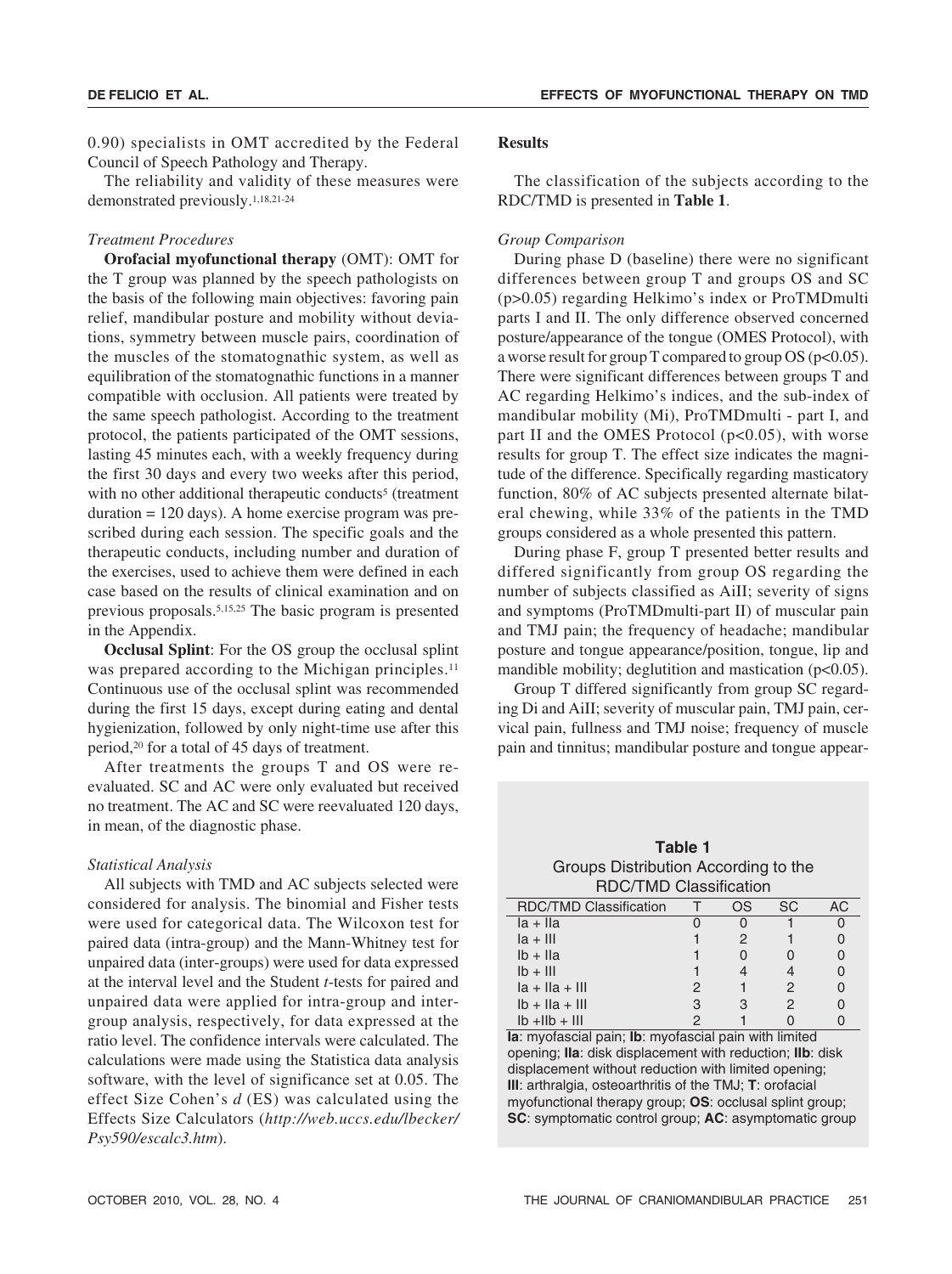ance/position, tongue mobility, mastication, mandible mobility and deglutition (p<0.05). The effect size was large in all measures showing significant differences (Cohen's *d*>0.94).

Groups T and AC continued to differ in Di despite the increased measures of mandibular range in group T, and in the ProTMDmulti-part I only regarding the frequency of TMJ noise ( $p<0.05$ ). Group T no longer differed significantly from group AC regarding severity of otalgia, tinnitus, tooth sensitivity, fullness, difficulty to swallow and the results of the OMES protocol (p>0.05).

#### *Intra-Group Comparison*

Group T: The differences between the D and F phases were significant for Di and its sub-index of mandibular mobility (Mi) and for Ai, indicating improvement of TMD signs and symptoms. There was a significant decrease from phase D to phase F regarding the ProTMDmulti - frequency and severity. There were significant differences in orofacial myofunctional conditions, with the OMES scores indicating a positive course for all of these items,  $(p<0.05)$ .

Group OS: The differences between the D and F phases were significant for Di, ProTMDMulti (part II), severity of TMJ pain, TMJ noise, tooth sensitivity and appearance of the cheeks  $(p<0.05)$ .

Groups SC and AC: The patients and subjects in these groups did not show any significant difference between the D and F phases. One SC patient presented worsening of TMD and was immediately treated.

The results of inter- and intra-group comparisons are listed in **Tables 2**, **3**, **4** and **5**.

### **Discussion**

Exercise therapy in the management of TMD usually consists of passive and active movement of the mandible, correction of body posture,<sup>26</sup> and relaxation techniques, as well as patient education.13,25-28 The OMT protocol is intended to relieve pain and also to favor the execution of stomatognathic functions<sup>14,15</sup> in a manner compatible with the occlusal condition and the TMJ.<sup>5</sup> However, few reports on the analysis of the effectiveness of OMT are available, especially in comparison with other groups.

The present study design, whereby OMT was performed with no association with any other therapeutic modality, was chosen in order to clarify the extent of the effects of the procedure and its limitations in the management of long-lasting associated articular and muscular TMD.

Previous studies have suggested that the lack of standardization of the evaluation and classification of different populations with TMD prevents a consensus about the diagnosis and the choice of treatment method.18 In addition, it has been recommended to use appropriate measures of clinical outcome in each study,<sup>12</sup> considering that high rates of success have been reported for a variety of treatments for TMD.23

In the present study, the subjects were selected on the basis of the RDC/TMD, adopted as a method for classification18,21,29,30 and complemented with measurements of severity,<sup>19,20</sup> to determine the degree of dysfunction in the two phases of the present investigation and the results of the treatments proposed for groups T and OS, as well as possible variations over time for groups SC and AC. To analyze the SC group was important because changes in TMD signs and symptoms could reflect the fluctuation or the natural course of the condition.

The results of phase D (baseline) demonstrated differences between groups T and AC and similarities between group T and groups OS and SC, confirming an appropriate group composition according to the RDC/TMD. The frequencies of signs and symptoms observed for the groups with TMD agreed with literature data, as also observed for group AC.4,20,30,31

During the F phase, there was improvement of TMD signs and symptoms in both treated groups, with some advantages for group T in relation to group OS. Obviously, OS patients were not expected to improve in items essentially dependent on the strategies used in OMT, but the occlusal splint also had a positive effect on the appearance of the cheeks which seemed to be related to the increased vertical dimension of occlusion simulated by the splint, reflecting on the resting condition during evaluation.

The groups SC and AC did not show significant changes between phases. To analyze the SC group was important because changes in TMD signs and symptoms could reflect the fluctuation or the natural course of the condition,6,10 but this did not occur. Thus, the results suggest that TMD patients do not improve without treatment.

Group T presented better results than groups SC regarding Ai, Di, orofacial myofunctional conditions and the frequency and severity of symptoms verified with the ProTMDmulti.

Thus, there was a clinical distance between groups T and SC, whereas the differences between groups T and AC decreased. The lack of total remission of TMD signs and symptoms after treatments as assessed by Helkimo's index has also been observed in other studies.9,25

The occlusal splint Michigan model, or stabilization splint, $11$  was chosen for comparison with group T since it is the most commonly used type of intraoral appliance, and when properly fabricated it has the least potential for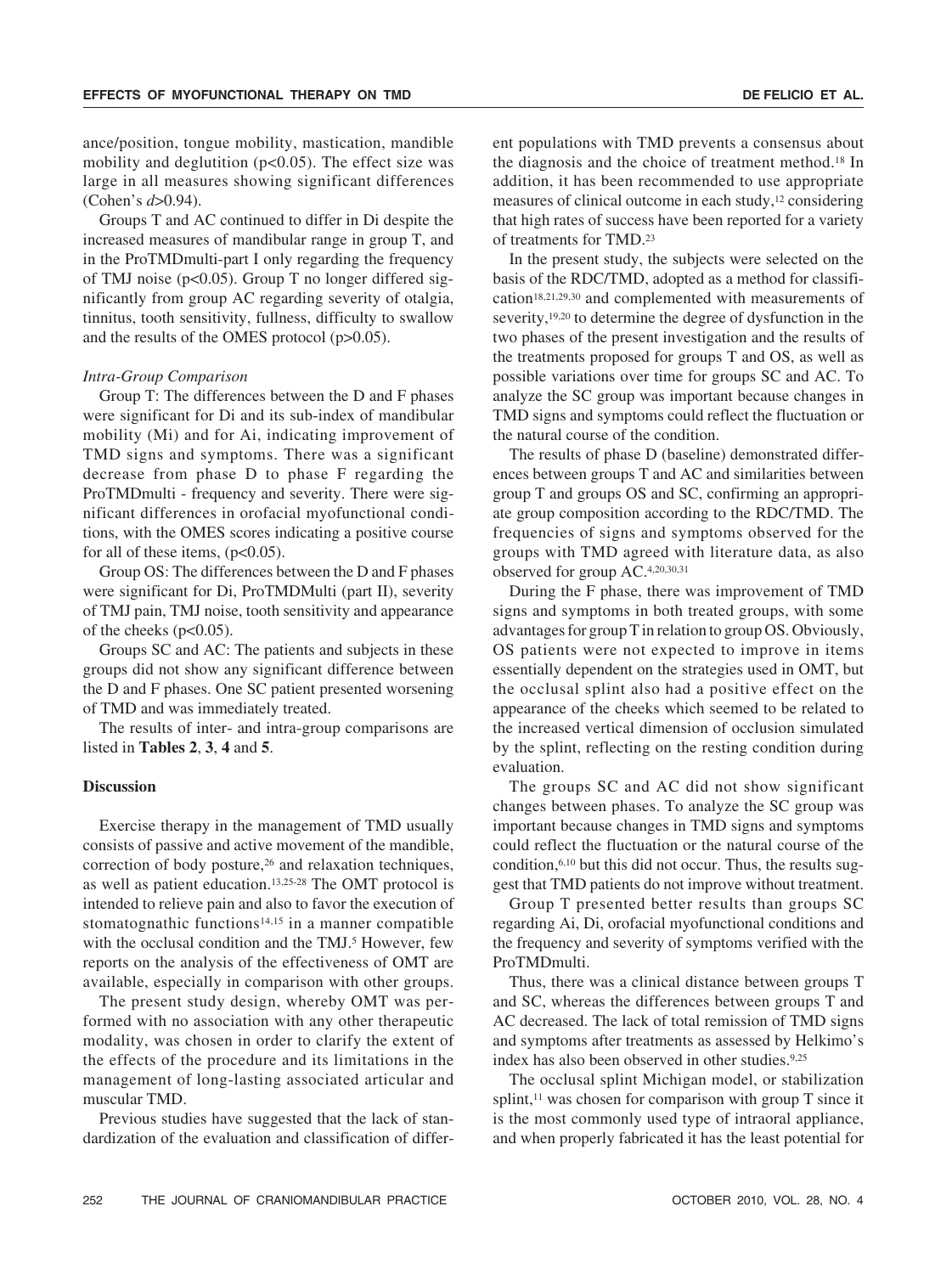|           |                 |                                                                                         | <b>Table 2</b>          |                 |                        |
|-----------|-----------------|-----------------------------------------------------------------------------------------|-------------------------|-----------------|------------------------|
|           |                 | Comparison of the Measures of Mandibular Range of Motion Among Group T and Other Groups |                         |                 |                        |
|           |                 | in Phases D and F and Intra-Group Comparison (PD x PF): Means, Standard Deviation (SD), |                         |                 |                        |
|           |                 | Confidence Level (CI) and Effect Size Cohen's $d(d)$                                    |                         |                 |                        |
| Phase D   |                 | <b>MMO</b>                                                                              | <b>RLE</b>              | <b>LLE</b>      | Pt                     |
| т         | <b>Mean</b> ±SD | 42.55±10.93                                                                             | $5.64 \pm 1.71$         | $7.70 \pm 3.01$ | $5.02 \pm 1.85$        |
|           | 95% CI          | 34.7-50.4                                                                               | $4.4 - 6.9$             | $5.5 - 9.8$     | $3.7 - 6.3$            |
| <b>OS</b> | Mean±SD         | $42.33 + 8.53$                                                                          | $6.26 \pm 2.91$         | $7.33 \pm 3.27$ | $5.08 \pm 3.47$        |
|           | 95% CI          | 36.2-48.4                                                                               | $4.2 - 8.3$             | $5.0 - 9.7$     | $2.6 - 7.6$            |
|           | $d$ : T and OS  | 0.0                                                                                     | 0.3                     | 0.1             | 0.0                    |
| <b>SC</b> | Mean±SD         | 47.18±5.05                                                                              | $5.70 \pm 2.94$         | $5.93 \pm 3.40$ | $7.33 \pm 3.48$        |
|           | 95% CI          | 43.6-50.8                                                                               | $3.6 - 7.8$             | $3.5 - 8.4$     | $4.8 - 9.8$            |
|           | $d$ : T and SC  | 0.5                                                                                     | 0.3                     | 0.1             | 0.0                    |
| AC        | Mean±SD         | 53.33**±5.89                                                                            | $8.03** \pm 1.54$       | $7.06 \pm 1.71$ | $7.36**+1.48$          |
|           | 95% CI          | 49.1-57.54                                                                              | $6.9 - 9.1$             | $5.8 - 8.3$     | $6.3 - 8.4$            |
|           | $d$ : T and AC  | 1.2                                                                                     | 1.1                     | 1.5             | 1.4                    |
| Phase F   |                 |                                                                                         |                         |                 |                        |
| T.        | Mean±SD         | $45.37 + 9.48$                                                                          | 7.97 <sup>+</sup> ±2.34 | $8.41 \pm 2.71$ | $7.58^{\dagger}$ ±2.15 |
|           | 95% CI          | 36.6-52.2                                                                               | $6.4 - 9.6$             | $6.5 - 10.3$    | $6.0 - 9.1$            |
| <b>OS</b> | Mean±SD         | 43.96±8.56                                                                              | $6.84 \pm 1.72$         | $8.55 \pm 2.86$ | $6.99 \pm 2.29$        |
|           | 95% CI          | 37.8-50.1                                                                               | $5.61 - 8.10$           | $6.5 - 10.6$    | $5.3 - 8.6$            |
|           | d: T and OS     | 0.2                                                                                     | 0.5                     | 0.0             | 0.3                    |
| <b>SC</b> | <b>Mean</b> ±SD | $46.25 \pm 6.77$                                                                        | $6.15 \pm 2.94$         | $6.31 \pm 3.4$  | $7.37 \pm 3.48$        |
|           | 95% CI          | 41.4-51.1                                                                               | $3.9 - 8.4$             | $4.0 - 8.6$     | $5.5 - 9.2$            |
|           | $d$ : T and SC  | 0.1                                                                                     | 0.7                     | 0.7             | 0.1                    |
| <b>AC</b> | <b>Mean</b> ±SD | 53.26*±5.54                                                                             | $8.10 \pm 1.52$         | $8.54 \pm 1.83$ | $7.57 \pm 1.34$        |
|           | 95% CI          | 49.3-57.2                                                                               | $7.0 - 9.2$             | $7.2 - 9.8$     | $6.6 - 8.5$            |
|           | $d$ : T and AC  | 1.0                                                                                     | 0.1                     | 0.1             | 0.0                    |

## MMO: maximal mandibular opening; RLE: right lateral excursion; LLE: left lateral excursion; Pt: Protrusion (↑ = better). T: orofacial myofunctional therapy group; OS: occlusal splint group; SC: symptomatic control group; AC: asymptomatic subjects; effect size Cohen's  $d(d)$

\*0.05, \*\*0.01 level of inter-group significance; Student <sup>t</sup>-test for unpaired data, †0.05 level of intra-group significance Student t-test for paired data

adverse effects to the oral structures. Currently, oral appliances are still regarded as useful adjuncts for treating certain kinds of TMD patients, but the emphasis is entirely on their conservative application.10

The time of indication of the use of the splint varies among investigators. The reduction of TMD severity in OS group observed here agrees with previous study,<sup>20</sup> in which the splint was used for 50 days; however, in the present study, more favorable results might perhaps have been obtained if the time of splint use had been longer.

In a study comparing the effects of therapy based on exercises and on the use of the occlusal splint for the treatment of TMD of muscular origin, there was no difference between the two treatment modalities after six months regarding Di and Ai, but the group treated with exercises tended to show better clinical results.25

Regarding the orofacial myofunctional condition, group AC presented the mean values closest to expected scores among the groups evaluated. The evaluation of mandible mobility demonstrated that this was the structure that presented a greater occurrence of alteration in group T compared to group AC. Mandibular deviations during mouth opening and asymmetries between right and left lateral excursion, are common in the presence of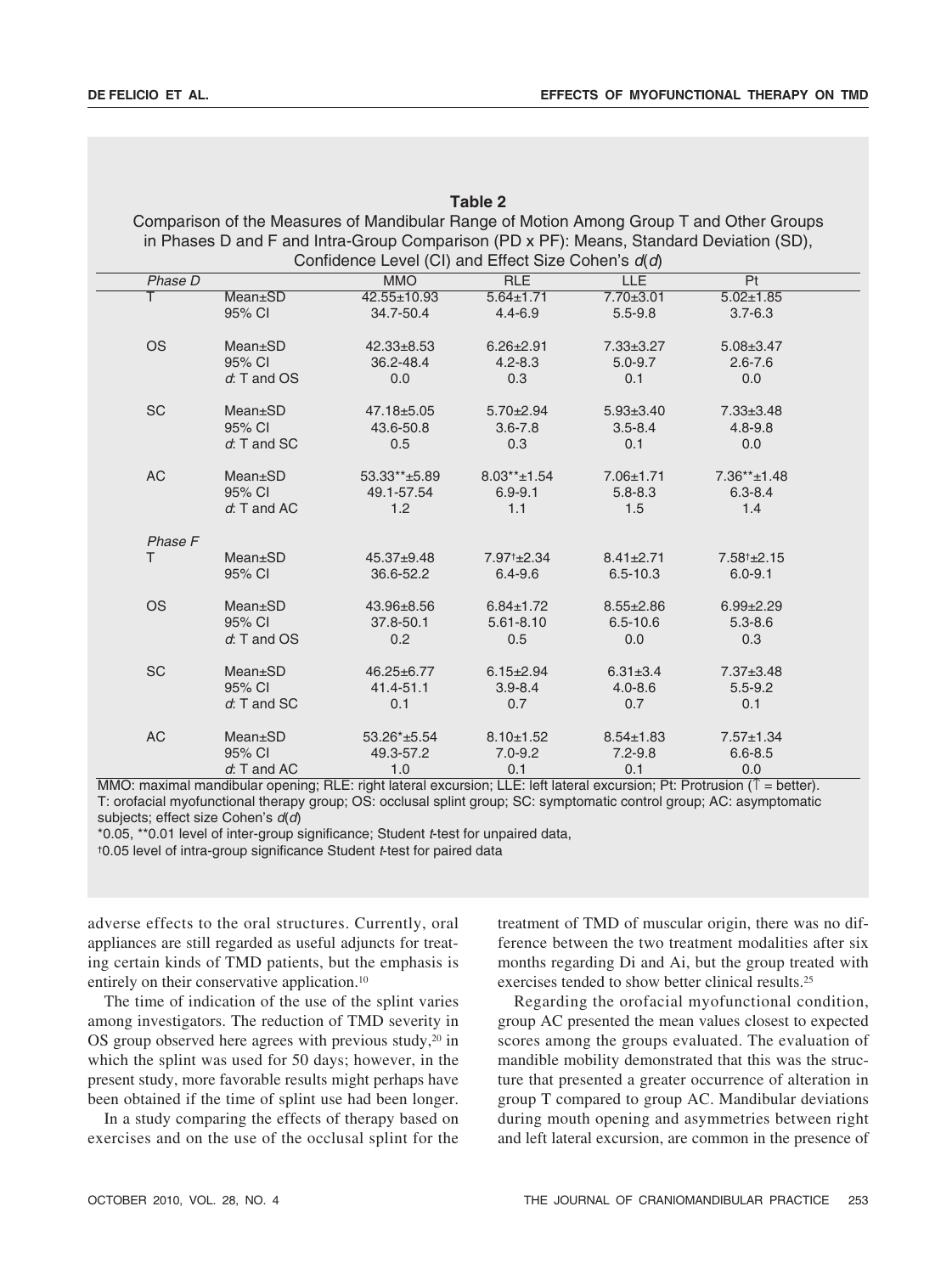|                                                                                                                                                                                                             | D <sub>S</sub>   | ±11.10<br>11.80  | $3.9 - 19.7$ | ±10.81<br>11.00 | $2.7 - 19.3$<br>$\overline{C}$    | 12.40<br>±8.54  | $3.3 - 18.5$<br>$\overline{0}$   | $0.00**$<br>±0.00      | $\frac{15}{1}$                   |         | ±6.94<br>3.80                           | $-1.2 - 8.8$                                                                                                                                                                                                                                                                                                                                                                                               |
|-------------------------------------------------------------------------------------------------------------------------------------------------------------------------------------------------------------|------------------|------------------|--------------|-----------------|-----------------------------------|-----------------|----------------------------------|------------------------|----------------------------------|---------|-----------------------------------------|------------------------------------------------------------------------------------------------------------------------------------------------------------------------------------------------------------------------------------------------------------------------------------------------------------------------------------------------------------------------------------------------------------|
|                                                                                                                                                                                                             | <b>DSW</b>       | ±8.38<br>7.30    | $3 - 13.3$   | ±10.15<br>8.78  | $1.0 - 16.6$<br>$\overline{0}$ .2 | ±8.80<br>5.60   | $-0.7 - 1.9$<br>0.2              | $0.00**$<br>±0.00      | $\frac{2}{1}$                    |         | $-5.97$<br>2.60                         | $-1.7 - 6.9$                                                                                                                                                                                                                                                                                                                                                                                               |
|                                                                                                                                                                                                             | <b>TMJN</b>      | ±10.10<br>15.90  | $8.7 - 23.1$ | ±9.34<br>15.67  | 8.5-22.8<br>0.0                   | 16.40<br>±8.06  | 10.6-22.2<br>0.0                 | $0.00***$<br>±0.00     | 2.2<br>i                         |         | 4.30#<br>$+4.47$                        | Table 3 continued on next page<br>$1.1 - 7.5$                                                                                                                                                                                                                                                                                                                                                              |
|                                                                                                                                                                                                             | $\frac{8}{10}$   | ±11.41<br>13.00  | 4.8-21.2     | ±11.73<br>15.11 | $6.1 - 24.1$<br>0.2               | 10.10<br>±9.22  | $3.5 - 16.7$<br>$0.\overline{3}$ | ±4.16<br>$\frac{8}{2}$ | $-5.7$<br>$\frac{2}{1}$          |         | ±3.54<br>2.10 <sup>†</sup>              | $-0.4 - 4.6$                                                                                                                                                                                                                                                                                                                                                                                               |
|                                                                                                                                                                                                             | Щ                | 13.50<br>±9.05   | $7.0 - 20.0$ | ±12.05<br>11.11 | $1.9 - 20.4$<br>$\overline{0}$ .2 | ±10.20<br>9.80  | $2.5 - 17.1$<br>0.4              | $0.1***$<br>±0.32      | $-0.1 - 0.3$<br>$\overline{2}$ . |         | $1.40 +$<br>±3.44                       | $-1.1 - 3.9$                                                                                                                                                                                                                                                                                                                                                                                               |
| Table 3                                                                                                                                                                                                     |                  | ±8.02<br>8.80    | $3.1 - 14.5$ | ±10.14<br>10.67 | $2.9 - 18.5$<br>$\overline{0}$ .2 | ±6.60<br>3.80   | $-0.9 - 8.5$<br>0.7              | ±1.66<br>$0.5**$       | $0.6 - 1.6$<br>1.4               |         | ±4.16<br>2.30                           | $-0.7 - 5.3$                                                                                                                                                                                                                                                                                                                                                                                               |
|                                                                                                                                                                                                             | $\circ$          | 13.40<br>$-9.57$ | $6.6 - 20.2$ | ±12.45<br>10.11 | $0.5 - 19.7$<br>$0.\overline{3}$  | ±8.96<br>5.30   | $-1.1 - 11.7$<br>0.9             | $0.00***$<br>±0.00     | 2.20<br>I                        |         | ±1.58 <sup>†</sup><br>0.50 <sup>†</sup> | $-0.6 - 1.6$                                                                                                                                                                                                                                                                                                                                                                                               |
| Severity of Signs/Symptoms Among Group T and Other Groups in Phases D and F,<br>Intra-Group Comparison (PD x PF): Means, Standard Deviation (SD),<br>Confidence Interval (CI), and Effect Size Cohen's d(d) | <b>B</b>         | ±13.08<br>15.20  | 5.8-24.6     | ±12.40<br>12.22 | $2.7 - 21.8$<br>$\frac{2}{3}$     | 12.30<br>±9.38  | 5.6-19.0<br>0.2                  | ±2.10<br>$1.8**$       | $-0.3 - 3.3$<br>$\frac{1}{4}$    |         | ±4.92<br>4.70 <sup>t</sup>              | $1.2 - 8.2$                                                                                                                                                                                                                                                                                                                                                                                                |
|                                                                                                                                                                                                             | TMJP             | ±10.83<br>19.90  | 2.2-27.6     | ±11.05<br>17.56 | $9.1 - 26.0$<br>$\frac{2}{3}$     | ±10.59<br>13.30 | $5.7 - 20.9$<br>0.6              | $0.1***$<br>±0.32      | $-0.1 - 0.3$<br>$\frac{8}{2}$    |         | 4.10 <sup>†</sup><br>±4.38              | e Cohen's d(d).<br>$1.0 - 7.2$                                                                                                                                                                                                                                                                                                                                                                             |
| Comparison of the<br>and                                                                                                                                                                                    | $\overline{\Xi}$ | ±10.96<br>21.40  | 13.6-29.2    | ±11.90<br>18.89 | $9.7 - 28.0$<br>$0.\overline{2}$  | 15.40<br>±9.13  | 8.9-21.9<br>0.6                  | $0.5***$<br>±1.08      | $-0.2 - 1.3$<br>2.7              |         | 3.10 <sup>†</sup><br>±2.42              | $1.4 - 4.8$                                                                                                                                                                                                                                                                                                                                                                                                |
|                                                                                                                                                                                                             |                  | Mean±SD          | 95% CI       | Mean±SD         | d: T and OS<br>95% CI             | Mean±SD         | d: T and SC<br>95% CI            | Mean±SD                | $d$ : T and AC<br>95% CI         |         | Mean±SD                                 | **0.01 level of inter-group significance; *0.05 level of inter-group significance; Mann-Whitney test for unpaired data; 10.05 level of intra-group significance Wilcoxon<br>MP: muscular pain; TMJP: TMJ pain; CP: cervical pain; O: otalgia; T: tinnitus; F: fullness; TS: tooth sensitivity; TMJN: TMJ noise; DSw: difficulty swallowing;<br>DS: difficulty speaking; (↓ = better); Effect siz<br>95% CI |
|                                                                                                                                                                                                             | Phase D          |                  |              | 8O              |                                   | SC              |                                  | QV                     |                                  | Phase F | ⊢                                       | test for paired data.                                                                                                                                                                                                                                                                                                                                                                                      |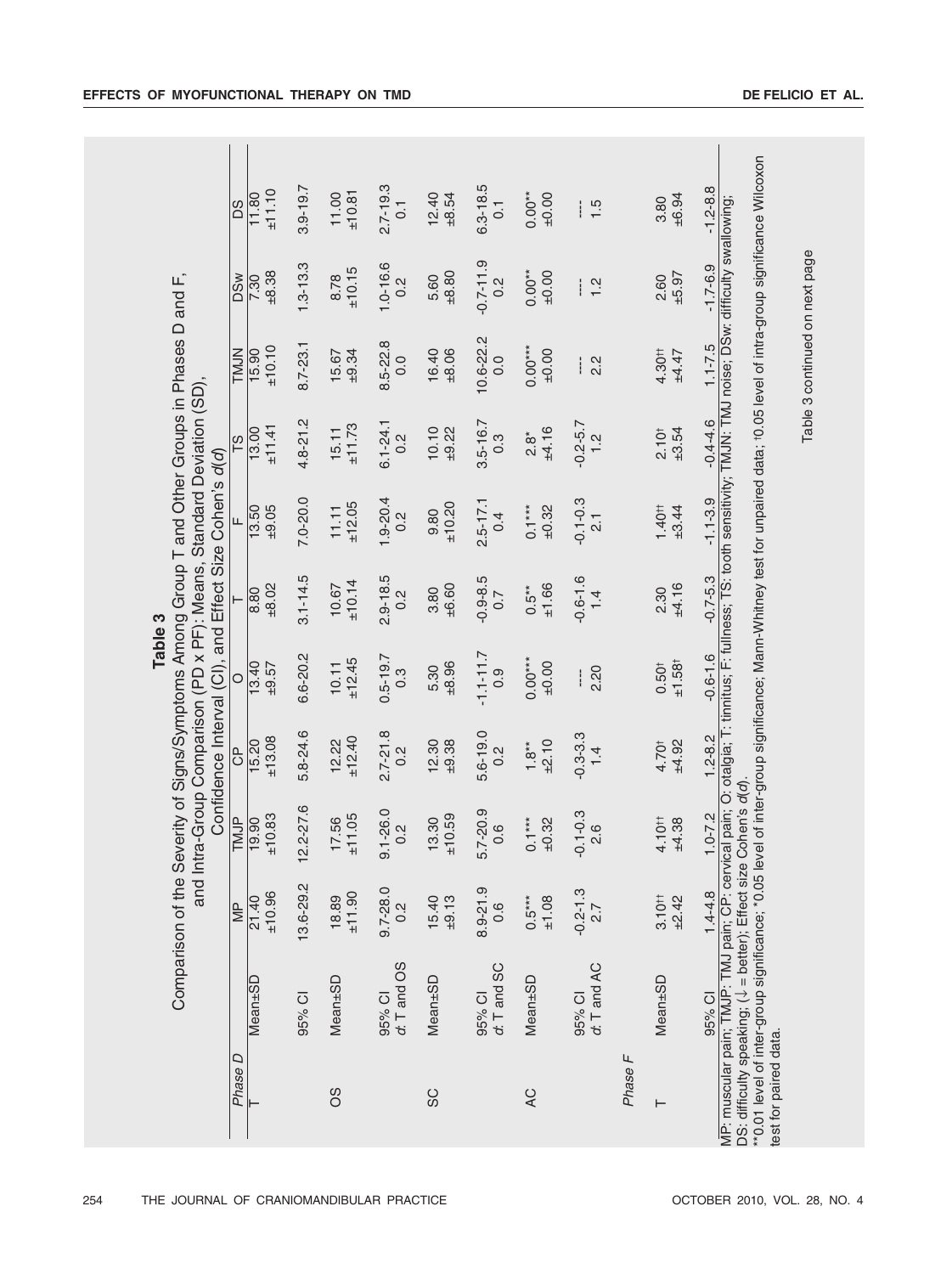|                                                                                                                                                                                      | <b>SQ</b>               | 9.11                                         | $-9.93$ |        | $1.5 - 16.7$<br>0.6   |            | 7.50<br>±8.66          |              | $1.3 - 13.7$<br>0.5   | $0.00*$             |       |                       |                                                                                                                                                                                                                                                                                                                                                   | TMD, <sup>5</sup> as well as reduction in the<br>values of maximum mandibular open-<br>ing and mandibular opening and clos-<br>ing speed during speech. <sup>4</sup><br>As was the case in the present study,<br>other investigations have demon- |
|--------------------------------------------------------------------------------------------------------------------------------------------------------------------------------------|-------------------------|----------------------------------------------|---------|--------|-----------------------|------------|------------------------|--------------|-----------------------|---------------------|-------|-----------------------|---------------------------------------------------------------------------------------------------------------------------------------------------------------------------------------------------------------------------------------------------------------------------------------------------------------------------------------------------|---------------------------------------------------------------------------------------------------------------------------------------------------------------------------------------------------------------------------------------------------|
|                                                                                                                                                                                      | <b>DSw</b>              | $9.56$<br>$± 13.27$                          |         |        | $-0.6 - 19.8$<br>0.7  |            | $1.10$<br>$+2.33$      |              | $-0.6 - 2.8$          |                     |       |                       | ---- --- -0.1-0.3 -0.1-0.3 -1.1-4.3 -0.2-0.8 ----<br>0.45 0.7 0.5 0.1 -0.5 0.1 0.5 0.61 0.8 0.8 0.8 0.8 0.8 0.8 0.8 0.8 0.8                                                                                                                                                                                                                       | strated that subjects with TMD fre-<br>quently have a disorder of the oral<br>phase of deglutition. <sup>2,3,15</sup> In an attempt<br>to avoid nociceptive stimuli, the tongue                                                                   |
|                                                                                                                                                                                      | <b>TMJN</b>             | $10.22^{\dagger}$                            | ±8.11   |        | $4.0 - 16.5$<br>0.9   |            | $10.80*$<br>$±6.68$    |              | $6.0 - 15.6$<br>1.1   | $0.3**$             | ±0.67 |                       |                                                                                                                                                                                                                                                                                                                                                   | acts in a compensatory manner, inter-<br>posing itself between the dental arches.<br>Several studies have also detected a<br>prevalence of unilateral mastication                                                                                 |
| Comparison of the Severity of Signs/Symptoms Among Group T and Other Groups in Phases D and F,<br>: Means, Standard Deviation (SD),<br>Effect Size Cohen's d(d)<br>$\frac{q(q)}{18}$ |                         | 10.33 <sup>†</sup>                           | ±10.40  |        | $2.3 - 18.3$          |            | $7.80$<br>$+8.20$      | $1.9 - 13.7$ | 0.9                   | $1.6$<br>$\pm 3.77$ |       |                       |                                                                                                                                                                                                                                                                                                                                                   | among subjects with TMD, which<br>involves a greater risk of pain and<br>more signs and symptoms of TMD. <sup>32</sup><br>In addition, it has been observed in                                                                                    |
|                                                                                                                                                                                      |                         | $\frac{1}{16}$ $\frac{1}{16}$ $\frac{1}{16}$ |         |        | $0.6 - 10.5$<br>$0.8$ |            | $10.50*$<br>$\pm 9.82$ |              | $3.5 - 17.5$<br>$1.2$ | $\overline{0}$      | ±0.32 |                       |                                                                                                                                                                                                                                                                                                                                                   | other chewing impairments <sup>6</sup> that if the<br>demands of functional adaptation<br>exceed the structural and functional<br>tolerance of TMJ, a TMD may be trig-                                                                            |
| Table 3<br>and                                                                                                                                                                       |                         | $\frac{6.89}{6.89}$                          |         |        | $1.1 - 12.6$<br>0.8   |            | $6.50$<br>$±7.35$      |              | $2 - 11.8$<br>0.7     | $\overline{0}$ .    | ±0.32 |                       |                                                                                                                                                                                                                                                                                                                                                   | gered, resulting in alterations of man-<br>dibular movements and consequent<br>disorders of stomatognathic function. <sup>4</sup><br>The findings for group T indicate                                                                            |
| $(PD \times PF)$<br>$\widetilde{\texttt{G}}$                                                                                                                                         |                         | $1.78$<br>$+2.54$                            |         |        | $-0.2 - 3.7$          |            | $2.10$<br>$\pm 3.75$   |              | $0.6 - 4.8$<br>0.6    | $0.00 + 0.0$        |       |                       |                                                                                                                                                                                                                                                                                                                                                   | the positive effects of OMT. In stud-<br>ies of TMD and its treatment it should<br>be considered that muscles function-<br>ing under less than ideal conditions                                                                                   |
| and Intra-Group Comparison (<br>Confidence Interval<br>P TMJP CP                                                                                                                     |                         | $\frac{14.33}{12.58}$                        |         |        | $4.7 - 24.0$<br>1.0   |            | $13.40*$<br>$\pm 8.49$ |              | $7.3 - 19.5$<br>1.2   | $0.6**$             | ±1.26 | $-0.3 - 1.5$          |                                                                                                                                                                                                                                                                                                                                                   | commonly result in compensating<br>muscle activity, which needs to be<br>corrected. Otherwise, deterioration<br>can progress to a self-perpetuating                                                                                               |
|                                                                                                                                                                                      |                         | $10.78$ <sup>*</sup><br>$\pm$ 9.04           |         |        | $3.8 - 17.7$<br>0.9   |            | $12.10*$<br>$\pm 7.96$ |              | $6.4 - 17.8$<br>$1.2$ | $0.00**$            |       |                       |                                                                                                                                                                                                                                                                                                                                                   | chronic condition with increasing dys-<br>function and pain. <sup>33</sup> A major focus of<br>current research is trying to prevent<br>acute pain conditions developing into                                                                     |
|                                                                                                                                                                                      | $\overline{\mathbb{R}}$ | $14.56**$                                    | ±8.14   |        | $8.3 - 20.8$          | $13.60***$ | $-9.49$                |              | $6.8 - 20.4$<br>1.5   | $0.3**$             | ±0.67 | $-0.1 - 0.8$<br>$1.6$ |                                                                                                                                                                                                                                                                                                                                                   | chronic ones. <sup>34</sup><br>The recovery of the functionality of<br>the stomatognathic system which,<br>among other things, reestablishes the                                                                                                  |
|                                                                                                                                                                                      | (cont)                  | Mean±SD                                      |         | 95% CI | d: T and OS           | Mean±SD    |                        | 95% CI       | $ct$ . T and SC       | Mean±SD             |       | 95% CI<br>d: T and AC | DS: difficulty speaking; (↓ = better); Effect size Cohen's d(d).<br>**0.01 level of inter-group significance; *0.05 level of inter-group significance; Mann-Whitney test for unpaired data; †0.05 level of intra-group significa<br>95% Cl - -0.1-0.8<br>d: T and AC - 1.6<br>MP: muscular pain; TMJP: TMJ pain; CP: cervical pain; O: otalgia; T | possibility to chew, to swallow and to<br>speak without pain and without aggra-<br>vating the problem, is an objective of<br>OMT. <sup>5</sup><br>Some factors may have contributed<br>to the better results obtained for group                   |
|                                                                                                                                                                                      | Phase F                 | 8O                                           |         |        |                       | SC         |                        |              |                       | QV                  |       |                       | test for paired data                                                                                                                                                                                                                                                                                                                              | T than for group OS, i.e., OMT acts<br>directly on the musculature, OMT<br>aims at equilibrium of the functions<br>according to the occlusal condition                                                                                            |
| OCTOBER 2010, VOL. 28, NO. 4                                                                                                                                                         |                         |                                              |         |        |                       |            |                        |              |                       |                     |       |                       |                                                                                                                                                                                                                                                                                                                                                   | THE JOURNAL OF CRANIOMANDIBULAR PRACTICE<br>255                                                                                                                                                                                                   |

TMD,<sup>5</sup> as well as reduction in the values of maximum mandibular opening and mandibular opening and clos-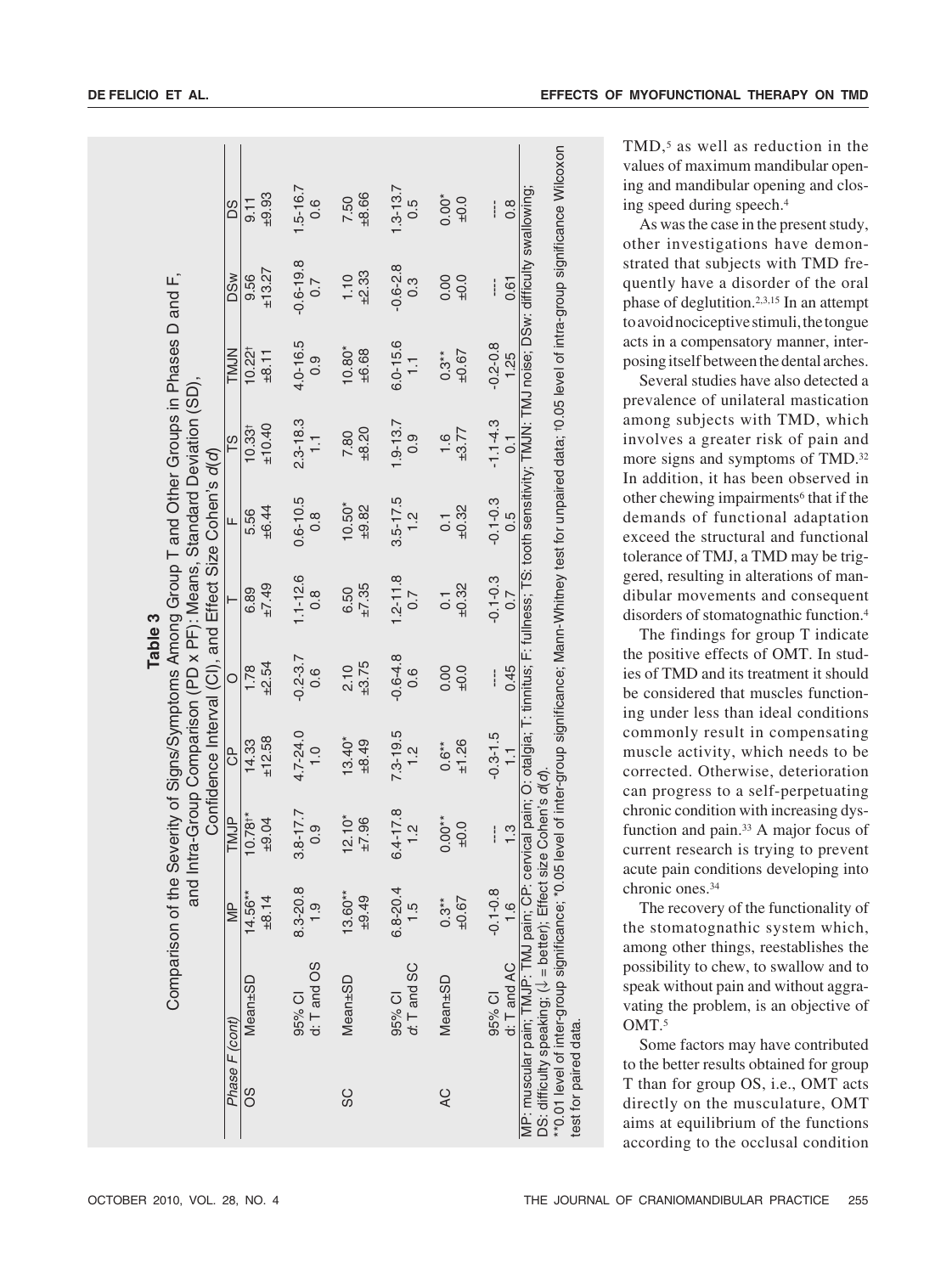|           |                                                                                       |                 |                  | Table 4                        |                                                       |                   |                 |
|-----------|---------------------------------------------------------------------------------------|-----------------|------------------|--------------------------------|-------------------------------------------------------|-------------------|-----------------|
|           | Comparison of the Appearance/Posture (AMIOFE) Among Group T and Other Groups in       |                 |                  |                                |                                                       |                   |                 |
|           | Phases D and F, and Intra-Group Comparison (PD x PF): Means, Standard Deviation (SD), |                 |                  |                                | Confidence Interval (CI) and Effect Size Cohen's d(d) |                   |                 |
|           |                                                                                       | Lips            | Jaw              | <b>Cheeks</b>                  | <b>Facial Symmetry</b>                                | Tongue            | Palate          |
| Phase D   | <b>Expected scores</b>                                                                | 3               | 3                | 6                              | 3                                                     | 3                 | 3               |
| т         | Mean $\pm$ SD                                                                         | $2.40 \pm 0.52$ | $2.10 \pm 0.32$  | $4.30 \pm 0.95$                | $2.10\pm0.57$                                         | $2.60 + 0.52$     | $2.70 \pm 0.67$ |
|           | 95% CI                                                                                | 2.00-2.80       | 1.90-2.30        | 3.60-5.00                      | 1.07-2.50                                             | 2.20-3.00         | 2.20-3.20       |
| <b>OS</b> | $Mean \pm SD$                                                                         | $2.30+0.48$     | $2.00+0.47$      | $3.60 + 1.58$                  | $1.80+0.42$                                           | $2.10*+0.32$      | $2.90+0.32$     |
|           | 95% CI                                                                                | 2.00-2.60       | 1.70-2.30        | 2.50-4.70                      | 1.50-2.10                                             | 1.90-2.30         | $2.70 - 3.10$   |
|           | $d$ : T and $OS$                                                                      | 0.2             | 0.2              | 0.5                            | 0.6                                                   | 1.2               | 0.4             |
| <b>SC</b> | $Mean \pm SD$                                                                         | $2.40 \pm 0.52$ | $2.10+0.74$      | $5.20 \pm 1.03$                | $2.00 \pm 0.0$                                        | $2.10\pm0.57$     | $2.90+0.32$     |
|           | 95% CI                                                                                | 2.03-2.76       | 1.60-2.62        | 4.46-6.00                      | $---$                                                 | 1.70-2.50         | 2.70-3.12       |
|           | $d$ : T and SC                                                                        | 0.0             | 0.0              | 0.9                            | 0.2                                                   | 0.9               | 0.4             |
| <b>AC</b> | <b>Mean</b> ±SD                                                                       | $2.50+0.53$     | $2.80** + 0.42$  | $5.50 \pm 1.08^*$              | $2.70* + 0.48$                                        | $2.80+0.42$       | $2.6 + 0.52$    |
|           | 95% CI                                                                                | $2.1 - 2.9$     | $2.5 - 3.1$      | $4.7 - 6.3$                    | $2.4 - 3.00$                                          | $2.5 - 3.1$       | $2.2 - 3.0$     |
|           | d: T and AC                                                                           | 0.2             | 1.9              | 1.2                            | 1.1                                                   | 0.4               | 0.2             |
| Phase F   |                                                                                       |                 |                  |                                |                                                       |                   |                 |
| T.        | $Mean \pm SD$                                                                         | $2.60 + 0.52$   | $2.80^{+}$ ±0.42 | $5.60$ <sup>+</sup> $\pm$ 0.84 | $2.30+0.48$                                           | $2.80+0.42$       | $2.80 + 0.63$   |
|           | 95% CI                                                                                | 2.20-3.00       | $2.50 - 3.10$    | 5.00-6.20                      | 2.00-2.60                                             | 2.50-3.10         | 2.30-3.30       |
| <b>OS</b> | $Mean \pm SD$                                                                         | $2.10+0.57$     | $1.90**+0.32$    | $5.50^{++1}$ .08               | $2.10+0.32$                                           | $2.20** + 0.42$   | $3.00 + 0.0$    |
|           | 95% CI                                                                                | 1.70-2.50       | 1.70-2.10        | 4.70-6.30                      | 1.90-2.30                                             | 1.90-2.50         | 0.00            |
|           | $d$ : T and OS                                                                        | 0.9             | 2.4              | 0.1                            | 0.5                                                   | 1.4               | 0.4             |
| <b>SC</b> | <b>Mean</b> ±SD                                                                       | $2.20 \pm 0.42$ | $1.80** + 0.42$  | $4.70 \pm 1.16$                | $2.00+0.0$                                            | $1.90** \pm 0.32$ | $2.70+0.48$     |
|           | 95% CI                                                                                | 1.90-2.50       | 1.50-2.10        | 3.90-5.53                      | ----                                                  | 1.67-2.12         | 2.35-3.04       |
|           | d: T and SC                                                                           | 0.8             | 2.4              | 0.9                            | 0.9                                                   | 2.4               | 0.2             |
| <b>AC</b> | <b>Mean</b> ±SD                                                                       | $2.50+0.53$     | $3.00 + 0.0$     | $5.40 \pm 1.35$                | $2.70 \pm 0.48$                                       | $2.80+0.42$       | $2.50+0.53$     |
|           | 95% CI                                                                                | $2.1 - 2.9$     | $-----$          | $4.4 - 6.4$                    | $2.4 - 3.0$                                           | $2.5 - 3.1$       | $2.1 - 2.9$     |
|           | d: T and AC                                                                           | 0.2             | 0.7              | 0.2                            | 0.8                                                   | 0.0               | 0.5             |

T: orofacial myofunctional therapy group; OS: occlusal splint group; SC: symptomatic control group; AC: asymptomatic subjects; Effect size Cohen's d(d).

\*0.05 level of inter-group significance - Mann Whitney test for unpaired data;

††0.01 level of intra-group significance; †0.05 level of intra-group significance - Wilcoxon test for paired samples (↑ = better).

and to the condition of the TMJs themselves, and the subjects who follow the therapy program learn to control their movements and to avoid joint clicking and pain without negative compensations and start to recognize the factors triggering the symptoms and to avoid and/or control them as all the procedures regarding the objectives related to TMD and the way to carry them out are explained to them during therapy.

Carefully structured interventions with emphasis on self-care of the TMD may provide real benefits to a significant number of patients exceeding those of conventional treatment, among them the occlusal splint.29

However, it should be pointed out that patient compliance is of fundamental importance. In this respect, the occlusion splint treatment is much less demanding on the patients and some of them prefer this modality.

The principal limitations of the study are the number of analyzed subjects and the treatment duration with the occlusal splint. The inclusion/exclusion criterion, led to the exclusion of many subjects, but these were necessary for the rigorous sample definition. However, the results are actually related to patients presenting long-lasting associated articular and muscular TMD based on the RDC/TMD, not to any TMD.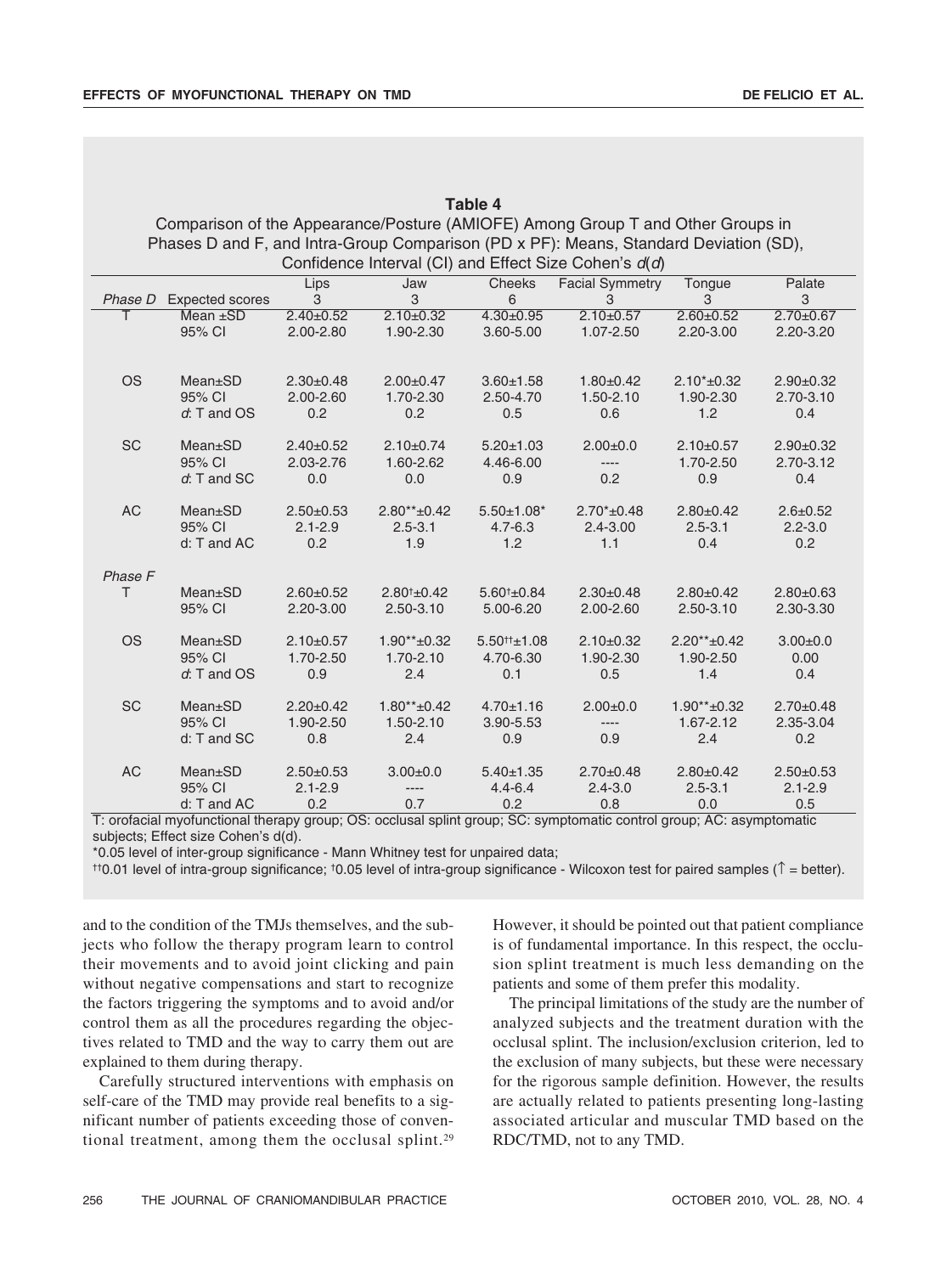| Mastication<br>Comparison of the Mobility and Functions (AMIOFE) Among Group T and Other Groups in Phases D and F, and<br>Deglutition | တ<br>$\frac{1}{2}$ | $5.80 + 1.62$<br>4.60-7.00<br>$7.30 + 2.00$<br>$6.00 - 8.70$ | $6.00 + 1.50$<br>$5.00 - 7.10$<br>$\overline{0}$<br>$6.80 + 2.25$<br>5.20-8.40<br>0.2 | $6.80 + 2.10$<br>5.30-8.30<br>0.5<br>6.00-8.00<br>$6.90 + 1.37$<br>0.2 | $8.10***$ $-0.99$<br>7.39-8.81<br>$\overline{1}$ .<br>$9.40** + 0.84$<br>8.80-10.0<br>1.4 |         | $7.80 + +0.42$<br>7.50-8.10<br>$9.10^{+1.20}$<br>8.20-10.00 | $6.80* + 1.03$<br>$6.10 - 7.50$<br>$\frac{8}{1}$<br>$6.80**+1.55$<br>5.70-8.00<br>$\overline{1}$ . | $6.20*_{\pm}2.04$<br>4.70-7.70<br>$1\overline{4}$<br>$6.60**+1.80$<br>5.30-8.00<br>$-1.6$ | $8.20 + 0.79$<br>7.64-8.76<br>T: orofacial myofunctional therapy group; OS: occlusal splint group; SC: symptomatic control group; AC: asymptomatic subjects; Effect size Cohen's d(d)<br>0.6<br>8.89-10.11<br>$9.50 + 0.85$<br>$\overline{0}$ . |
|---------------------------------------------------------------------------------------------------------------------------------------|--------------------|--------------------------------------------------------------|---------------------------------------------------------------------------------------|------------------------------------------------------------------------|-------------------------------------------------------------------------------------------|---------|-------------------------------------------------------------|----------------------------------------------------------------------------------------------------|-------------------------------------------------------------------------------------------|-------------------------------------------------------------------------------------------------------------------------------------------------------------------------------------------------------------------------------------------------|
| Breathing                                                                                                                             | $\sim$             | $1.90 + 0.32$<br>$1.70 - 2.10$                               | $1.70 + 0.48$<br>$1.40 - 2.00$<br>0.5                                                 | $1.90 + 0.32$<br>$1.70 - 2.10$<br>0.0                                  | $1.67 - 2.13$<br>$1.9 + 0.32$<br>0.0                                                      |         | $2.00 + 0.00$                                               | $2.00 + 0.00$<br>0.0<br>ł                                                                          | $1.80 + 0.42$<br>$1.50 - 2.10$<br>0.7                                                     | $1.90 + 0.32$<br>$1.67 - 2.13$<br>0.5                                                                                                                                                                                                           |
| Confidence Interval (CI), and Effect Size Cohen's d(d)<br>Cheeks                                                                      | $\infty$           | $7.40 + 0.70$<br>7.00-8.00                                   | $7.10 + 1.00$<br>6.40-7.80<br>$0.\overline{3}$                                        | 7.20-8.20<br>7.70±0.67<br>0.4                                          | $7.80 + 0.42$<br>7.50-8.10<br>0.7                                                         |         | $8.00^{+1}$ 0.00                                            | $7.70 + 0.48$<br>7.40-8.00<br>0.9                                                                  | $7.70 + 0.48$<br>7.40-8.00<br>0.9                                                         | $8.00 + 0.00$<br>0.0                                                                                                                                                                                                                            |
| Jaw                                                                                                                                   | $\frac{1}{2}$      | $5.90 + 1.20$<br>5.00-6.80                                   | $6.50 + 1.72$<br>5.30-7.70<br>0.4                                                     | $6.00 + 1.90$<br>4.70-7.30<br>$\overline{0}$ .                         | $8.9**$ $-0.74$<br>8.37-9.43<br>$\overline{3.0}$                                          |         | $8.40 + 1.17$<br>7.60-9.20                                  | $6.70**1.06$<br>$6.00 - 7.50$<br>$\frac{1}{5}$                                                     | $6.60* + 1.58$<br>5.50-7.70<br>$\frac{3}{1}$                                              | $9.10 + 0.88$<br>8.47-9.73<br>0.7                                                                                                                                                                                                               |
| Tongue                                                                                                                                | $\frac{1}{2}$      | $7.80 + 2.40$<br>$6.10 - 9.50$                               | $6.50 - 10.10$<br>$8.30 + 2.50$<br>$\frac{2}{3}$                                      | 6.70-10.30<br>$8.50 + 2.51$<br>$\ddot{0}$ .                            | 8.57-11.23<br>$9.90* + 1.85$<br>$\frac{0}{1}$                                             |         | $10.90^{+1.85}$<br>$9.60 - 12.20$                           | $7.90**+1.85$<br>6.60-9.20<br>$-1.6$                                                               | $8.00***+2.16$<br>6.50-8.00<br>1.4                                                        | $10.10 + 1.60$<br>8.96-11.24<br>0.5                                                                                                                                                                                                             |
| Intra-Group Comparison (PD x PF): Means, Standard Deviation (SD),<br>Lips<br>$\infty$                                                 |                    | $7.20 + 1.03$<br>6.50-8.00                                   | $7.00 + 1.56$<br>$6.00 - 8.10$<br>$\overline{0}$                                      | $7.00 + 1.50$<br>6.20-7.80<br>0.2                                      | 7.67-8.13<br>$7.9 + 0.32*$<br>0.9                                                         |         | $7.90 + 0.32$<br>$7.70 - 8.10$                              | $6.60* \pm 1.43$<br>5.60-7.60<br>$\frac{1}{2}$                                                     | $7.40 + 0.84$<br>6.80-8.00<br>$0.\overline{8}$                                            | 7.35 - 8.05<br>$7.70 + 0.48$<br>0.5                                                                                                                                                                                                             |
| Expected score                                                                                                                        |                    | Mean±SD<br>95% CI                                            | d: T and OS<br>Mean±SD<br>95% CI                                                      | d: T and SC<br>Mean±SD<br>95% CI                                       | d: T and AC<br>Mean±SD<br>95% CI                                                          |         | Mean±SD<br>95% CI                                           | $d$ : T and OS<br>Mean±SD<br>95% CI                                                                | d: T and SC<br>Mean±SD<br>95% CI                                                          | d: T and AC<br>Mean±SD<br>95% CI                                                                                                                                                                                                                |
| Phase D                                                                                                                               |                    |                                                              | SO                                                                                    | SC                                                                     | QV                                                                                        | Phase F | $\vdash$                                                    | 8O                                                                                                 | SC                                                                                        | QV                                                                                                                                                                                                                                              |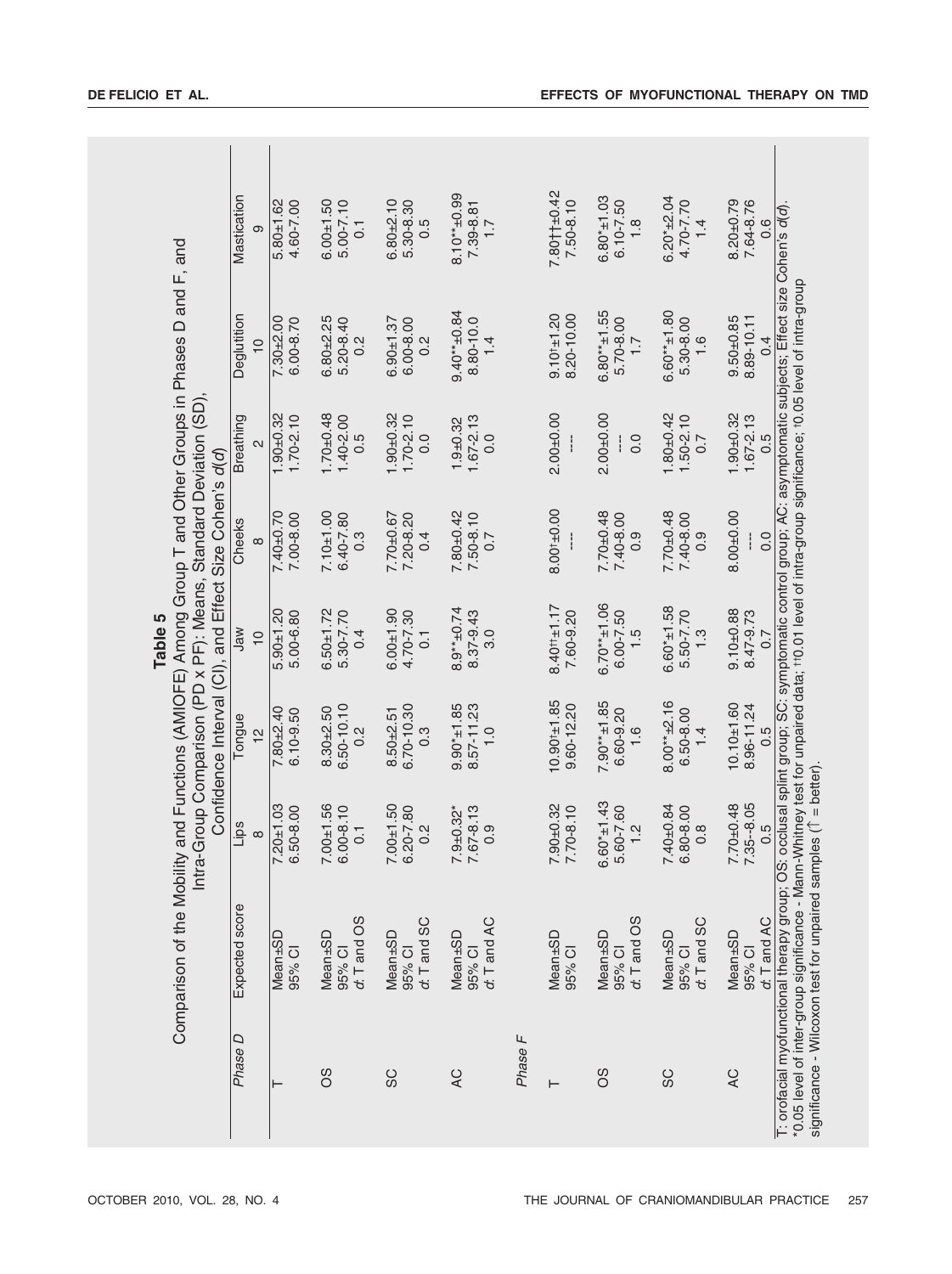#### **Conclusions**

OMT had the following positive effects in treated patients: (a) a significant reduction of pain sensitivity to palpation of all muscles studied but not for the TMJs; (b) increased measures of mandibular range of motion; (c) reduced Helkimo's Di and Ai scores, (d) reduced frequency and severity of signs and symptoms; and (e) increased scores for orofacial myofunctional conditions.

Analysis of the OS group also revealed significant improvement, with some advantages for group T. Groups SC and AC did not differ over time. Groups T and SC differed significantly after treatment, whereas the differences between groups T and AC decreased.

## **Acknowledgement**

This study was supported by Fundação de Amparo à Pesquisa do Estado de São Paulo -FAPESP, Process N. 2004/08478-8 and Conselho Nacional de Pesquisa - CNPq, Process N. 300950/2007-1.

#### **References**

- 1. Felício CM, Ferreira CLP: Protocol of orofacial myofunctional evaluation with scores. *Int J Pediatr Otorhinolaryngol* 2008; 72:367-375.
- 2. Gelb H, Bernstein I: Clinical evaluation of two hundred patients with temporomandibular joint syndrome. *J Prosth Dent* 1983; 49:234-243.
- 3. Williamson EH, Hall JT, Zwemer JD: Swallowing patterns in human subjects with and without temporomandibular dysfunction. *Am J Orthod Dentofacial Orthop* 1990; 98:507-511.
- 4. Bianchini EMG, Paiva G, de Andrade CRF: Mandibular movements in speech: interference of temporomandibular disfunction according to pain indexes. Profono [serialized on the Internet] 2007 [cited 2009 apr 09];19(1):7-18. Available at URL: *http://www.scielo.br/pdf/pfono/ v19n1/en\_01.pdf.*
- 5. Felício CM, Melchior MO, Ferreira CLP, Rodrigues da Silva MAM: Otologic symptoms of temporomandibular disorder and effect of orofacial myofunctional therapy. *J Craniomandib Pract* 2008; 26:118-125.
- 6. Bakke M, Hansdottir R: Mandibular function in patients with temporomandibular joint pain: a 3-year follow-up. *Oral Surg Oral Med Oral Pathol Oral Radiol Endod* 2008; 106:227-234.
- 7. Okeson J, Hayes K: Long-term results of treatment for temporomandibular disorders: an evaluation by patients. *J Am Dent Assoc* 1986; 112:473-478. 8. Kreiner M, Betancor E, Clark TG: Occlusal stabilization appliances: evidence
- of their efficacy. *J Am Dent Assoc* 2001; 132:770-777. 9. Magnusson T, Adiels AM, Nilsson HL, Helkimo M: Treatment effect on
- signs and symptoms of temporomandibular disorders comparison between stabilization splint and a new type of splint (NTI). A pilot study. *Swed Dent J* 2004; 28:11-20.
- 10. Klasser G, Greene C: Oral appliances in the management of temporomandibular disorders. *Oral Surg Oral Med Oral Pathol Oral Radiol Endod* 2009; 107:212-223.
- 11. Ramfjord SP, Ash MM: Reflections on the Michigan occlusal splint. *J Oral Rehabil* 1994; 21:491-500.
- 12. McNeely ML, Armijo Olivo S, Magee DJ: A systematic review of the effectiveness of physical therapy interventions for temporomandibular disorders. *Phys Ther* 2006; 86:710-725.
- 13. Carlson CR, Bertrand PM, Ehrlich AD, Maxwell AW, Burton RG: Physical self-regulation training for the management of temporomandibular disorders. *J Orofac Pain* 2001; 15:47-55.
- 14. Funt LA, Stack B, Gelb S: Myofunctional therapy in the treatment of craniomandibular syndrome. In: Gelb H, ed. *Clinical management of the head, neck and TMJ pain and dysfunction: a multidisciplinary approach to diagnostic treatment*. Philadelphia: Saunders, 1985:443-479.
- 15. Felício CM, Rodrigues da Silva MAM, Mazzetto MO, Centola ALB:

Myofunctional therapy combined with splint in treatment of temporomandibular joint dysfunction pain syndrome. *Braz Dent J* 1991; 2:27-33.

- 16. Sasaki H, Shibasaki Y: Application of myofunctional therapy in cases with craniomandibular disorders. *Int J Orofacial Myology* 1994; 20:7-31.
- 17. Michelotti A, De Wijer A, Steenks M, Farella M: Home-exercise regimes for the management of non-specific temporomandibular disorders. *J Oral Rehabil* 2005; 32:779-785.
- 18. Dworkin SF, LeResche L: Research diagnostic criteria for temporomandibular disorders: Review, criteria, examinations and specifications, critique. *J Craniomandib Disord Facial Oral Pain* 1992; 6:301-355.
- 19. Helkimo M: Studies on function and dysfunction of the masticatory system. II. Index for anamnestic and clinical dysfunction and oclusal state. *Swed Dent J* 1974; 67:101-121.
- 20. Felício CM, Mazzetto MO, Da Silva, MAR, Bataglion C, Hotta TH: A preliminary protocol for multi-professional centers for the determination of signs and symptoms of temporomandibular disorders. J Craniomandib Pract 2006; 24:258-264.
- 21. Schmitter M, Ohlmann B, John Mt, Hirsch C, Rammelsberg P: Research diagnostic criteria for temporomandibular disorders: a calibration and reliability study. *J Craniomandib Pract* 2005; 23:212-218.
- 22. Fricton JR, Schiffman EL: The craniomandibular index: validity. *J Prosthet* Dent 1987: 58:222-228.
- 23. Pehling J, Schiffman E, Look J, Shaefer J, Lenton P, Fricton J: Interexaminer reliability and clinical validity of the temporomandibular index: a new outcome measure for temporomandibular disorders. *J Orofac Pain* 2002; 16:296-304.
- 24. Felício CM, Melchior MD, Da Silva MAMR: Clinical validity of the protocol for multi-professional centers for the determination of signs and symptoms of temporomandibular disorders. Part II. *J Craniomandib Pract* 2009; 27:62-67.
- 25. Magnusson T, Syrén M: Therapeutic jaw exercises and interocclusal appliance therapy. A comparison between two common treatments of temporomandibular disorders. *Swed Dent J* 1999; 23:27-37.
- 26. Wright EF, Domenech MA, Fischer JR Jr.: Usefullness of posture training for patients with temporomandibular disorders. J Am Dent Assoc 2000; 131:202-210.
- 27. Nicolakis P, Erdogmus B, Kopf A, Ebenbichler J, Kollmitzer J, Kopf A, et al.: Effectiveness of exercise therapy in patients with internal derangement of the temporomandibular joint. *J Oral Rehabil* 2001; 28:1158-1164.
- 28. Zeno E, Griffin J, Boyd C, Oladehin A, Kasser R: The effects of a home exercise program on pain and perceived dysfunction in a woman with TMD: a case study. *J Craniomandib Pract* 2001; 19:279-288.
- 29 Dworkin SF, Huggins KH, Wilson L, Mancl L, Turner J, Massoth D, et al.: A randomized clinical trial using research diagnostic criteria for temporomandibular disorders-axis II to target clinic cases for tailored self-care TMD treatment program. *J Orofac Pain* 2002; 161:48-63.
- Tartaglia GM, Rodrigues da Silva MAM, Bottini S, Sforza C, Ferrario VF: Masticatory muscle activity during maximum voluntary clench in different research diagnostic criteria for temporomandibular disorders (RDC/TMD) groups. *Man Ther* 2008; 13:434-440.
- 31. Conti PC, Ferreira PM, Pegoraro LF, Conti JV, Salvador MC: A cross-sectional study of prevalence and etiology of signs and symptoms of temporomandibular disorders in high school and university students. *J Orofac Pain* 1996; 10:254-262.
- 32. Reinhardt R, Tremel T, Wehrbein H, Reinhardt W: The unilateral chewing phenomenon, occlusion, and TMD. *J Craniomandib Pract* 2006; 24:166- 170.
- 33. Cooper BC, Kleinberg I: Establishment of a temporomandibular physiological state with neuromuscular orthosis treatment affects reduction of TMD symptoms in 313 patients. *J Craniomandib Pract* 2008; 26:104-117.
- 34. Klasser G, Greene C: The changing field of temporomandibular disorders: what dentists need to know. *J Can Dent Assoc* 2009; 75:49-53.

**Dr. Melissa de Oliveira Melchior** *received an undergraduate degree in speech and language pathology and audiology from the Faculty of Dentistry of Bauru, University of São Paulo in 1998. Currently, she is a postgraduate student, Department of Otorhinolaryngology, Ophthalmology and Head and Neck Surgery, Faculty of Medicine of Ribeirão Preto, University of São Paulo and a speech pathologist at the Dental School of Ribeirão Preto, University of São Paulo.*

**Dr. Marco Antônio M. Rodrigues da Silva** *received his D.D.S. degree in 1974 from the Faculty of Dentistry of Ribeirão Preto, University of São Paulo. He received an M.D. degree in 1985 from the Faculty of Dentistry of Araraquara and a Ph.D. in oral rehabilitation from the*